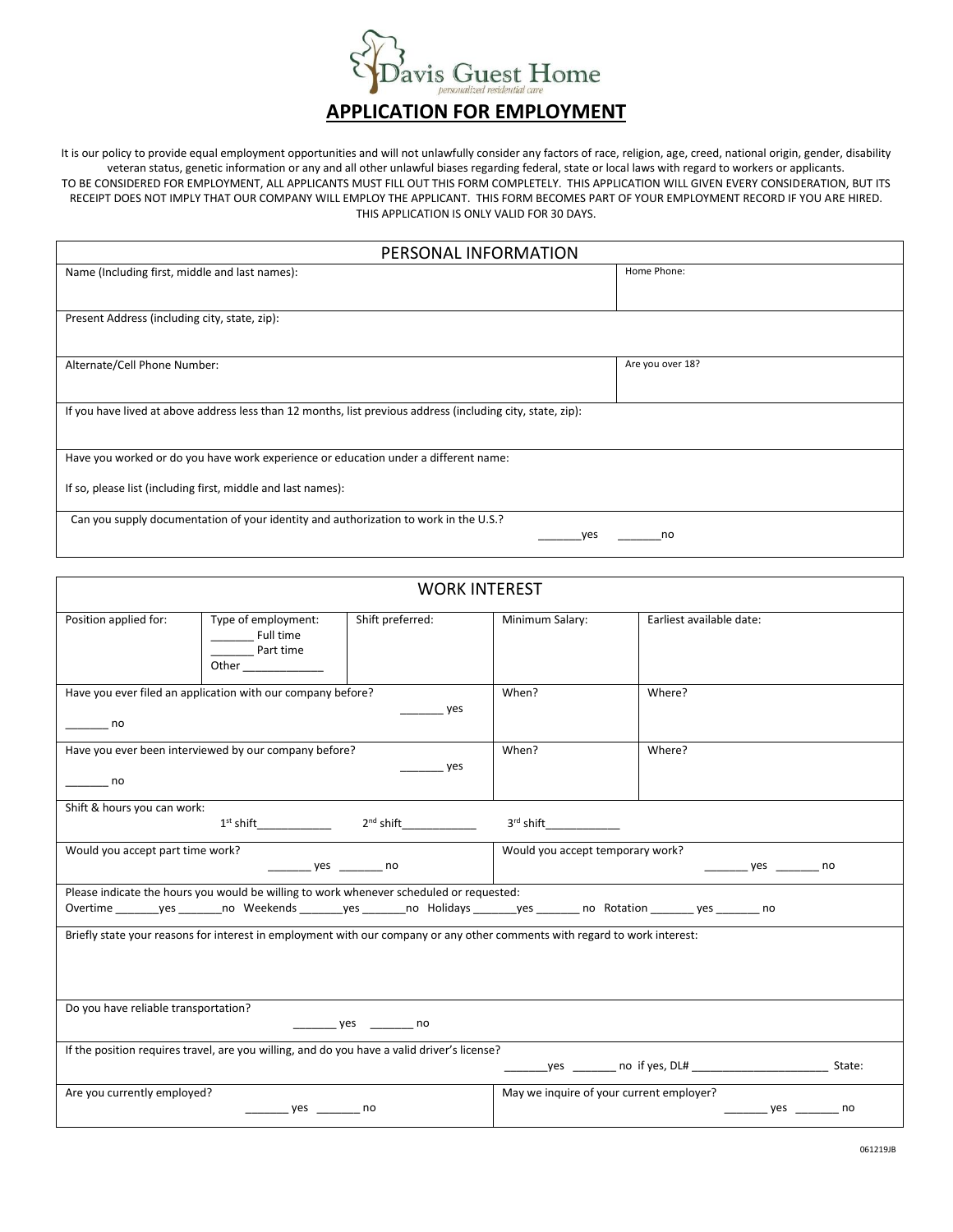

List the names of employers in consecutive order with present or last employer listed first. Account for all periods, including military services. If self-employed, give firm name and supply additional references. PLEASE GIVE BOTH MONTH AND YEAR.

|                           | <b>WORK HISTORY</b> |                     |                 |     |
|---------------------------|---------------------|---------------------|-----------------|-----|
| Name of Employer:         |                     |                     | Dates Employed: |     |
| Address:                  |                     | From:               | Mo.             | Yr. |
|                           |                     | To:                 | Mo.             | Yr. |
| Telephone                 | Your Title          | Pay                 | Starting:<br>\$ |     |
| Nature of Business        |                     |                     | Ending:<br>\$   |     |
| Name/Title of Supervisor: |                     | Reason for Leaving: |                 |     |
| Duties:                   |                     |                     |                 |     |
| Name of Employer:         |                     |                     | Dates Employed: |     |
| Address:                  |                     | From:               | Mo.             | Yr. |
|                           |                     | To:                 | Mo.             | Yr. |
|                           | Your Title          |                     |                 |     |
| Telephone                 |                     | Pay                 | Starting:<br>\$ |     |
| Nature of Business        |                     |                     | Ending:<br>\$   |     |
| Name/Title of Supervisor: |                     | Reason for Leaving: |                 |     |
| Duties:                   |                     |                     |                 |     |
| Name of Employer:         |                     |                     | Dates Employed: |     |
| Address:                  |                     | From:               | Mo.             | Yr. |
|                           |                     | To:                 | Mo.             | Yr. |
| Telephone                 | Your Title          | Pay                 | Starting:<br>\$ |     |
| Nature of Business        |                     |                     | Ending:<br>\$   |     |
| Name/Title of Supervisor: |                     | Reason for Leaving: |                 |     |
| Duties:                   |                     |                     |                 |     |
| Name of Employer:         |                     |                     | Dates Employed: |     |
| Address:                  |                     | From:               | Mo.             | Yr. |
|                           |                     | To:                 | Mo.             | Yr. |
| Telephone                 | Your Title          | Pay                 | Starting:<br>\$ |     |
| Nature of Business        |                     |                     | Ending:<br>\$   |     |
| Name/Title of Supervisor: |                     | Reason for Leaving: |                 |     |
| Duties:                   |                     |                     |                 |     |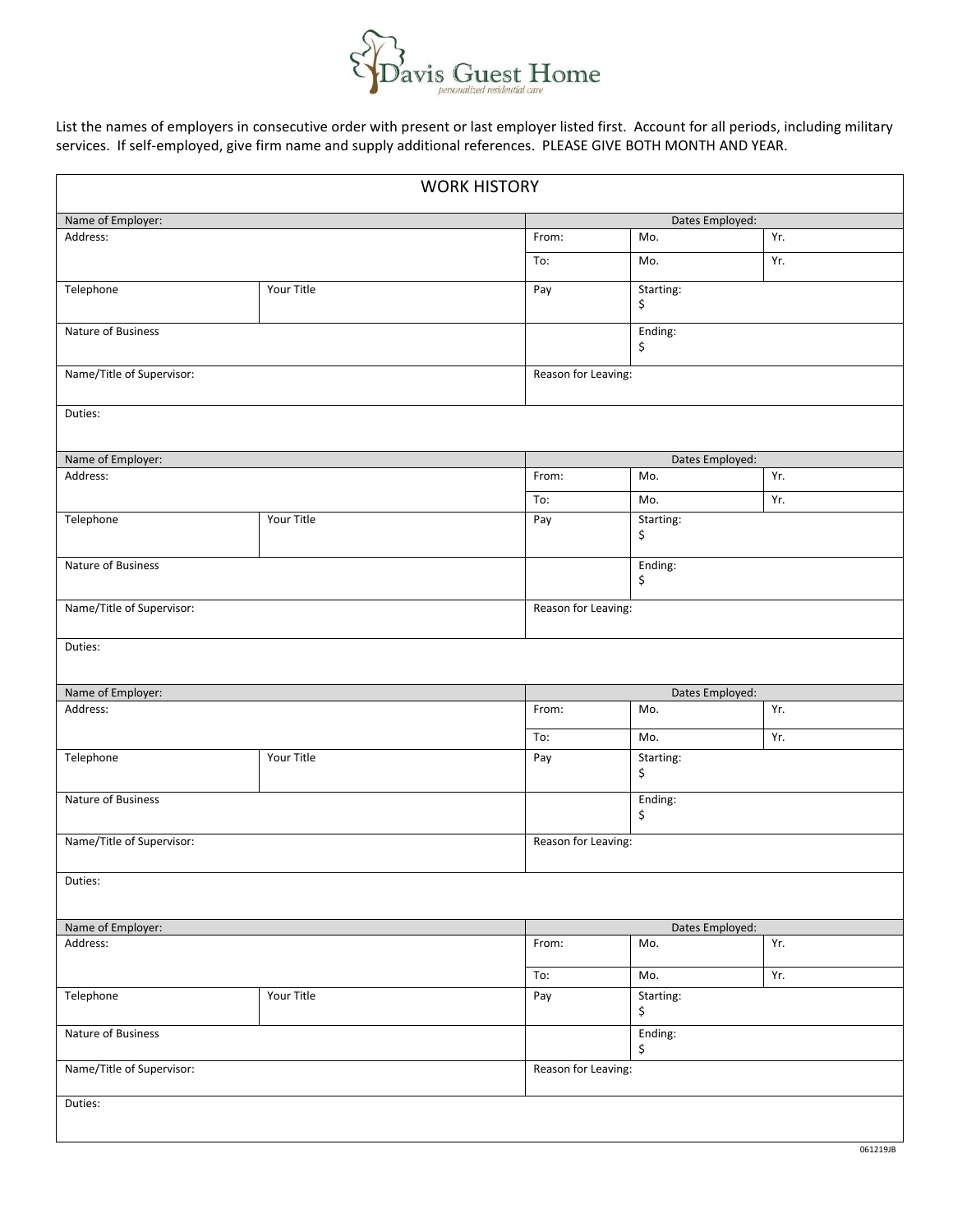# $\beta$ avis Guest Home

\_\_\_\_\_\_\_\_\_\_\_\_\_\_\_\_\_\_\_\_\_\_\_\_\_\_\_\_\_\_\_\_\_\_\_\_\_\_\_\_\_\_\_\_\_\_\_\_\_\_\_\_\_\_\_\_\_\_\_\_\_\_\_\_\_\_\_\_\_\_\_\_\_\_\_\_\_\_\_\_\_\_\_\_\_\_\_\_\_\_\_\_\_\_\_\_\_\_\_\_\_\_\_\_\_\_\_\_

Please explain all periods of unemployment:

| Have you ever been terminated from employment? The Yes No |
|-----------------------------------------------------------|
|                                                           |

Have you ever served in the military? \_\_\_\_\_\_\_\_\_\_ Yes \_\_\_\_\_\_\_\_\_\_\_ No Branch of Service: \_\_\_\_\_\_\_\_\_\_\_\_\_\_\_\_\_\_\_\_\_\_\_\_\_\_\_ Final Rank: \_\_\_\_\_\_\_\_\_\_\_\_\_\_\_\_\_\_\_\_\_\_\_\_\_\_\_\_\_\_\_\_

|                                                                                                                      |                          |                 | <b>EDUCATION</b> |                              |                       |
|----------------------------------------------------------------------------------------------------------------------|--------------------------|-----------------|------------------|------------------------------|-----------------------|
| List all Schools<br>Attended                                                                                         | Name & Address of School | No. of<br>Years | Graduated?       | Degree or Type of<br>Diploma | Major Course of Study |
| High School                                                                                                          |                          |                 |                  |                              |                       |
| College/University                                                                                                   |                          |                 |                  |                              |                       |
| College/University                                                                                                   |                          |                 |                  |                              |                       |
| Graduate School                                                                                                      |                          |                 |                  |                              |                       |
| Business/Technical                                                                                                   |                          |                 |                  |                              |                       |
| If you have not graduated from high school, do you have a GED?                                                       |                          |                 |                  |                              |                       |
| If you went to college but did not graduate, how many credit hours are needed for your degree?<br>Associate Bachelor |                          |                 |                  |                              |                       |
| List any scholarships, academic honors, awards or special achievements:                                              |                          |                 |                  |                              |                       |
| List languages which you speak proficiently:                                                                         |                          |                 |                  |                              |                       |
| List languages which you read proficiently:                                                                          |                          |                 |                  |                              |                       |

|      |                        | CERTIFICATIONS/LICENSES |        |
|------|------------------------|-------------------------|--------|
| Type | Agency or State Issued | Date Issued             | Number |
|      |                        |                         |        |
|      |                        |                         |        |
|      |                        |                         |        |
|      |                        |                         |        |